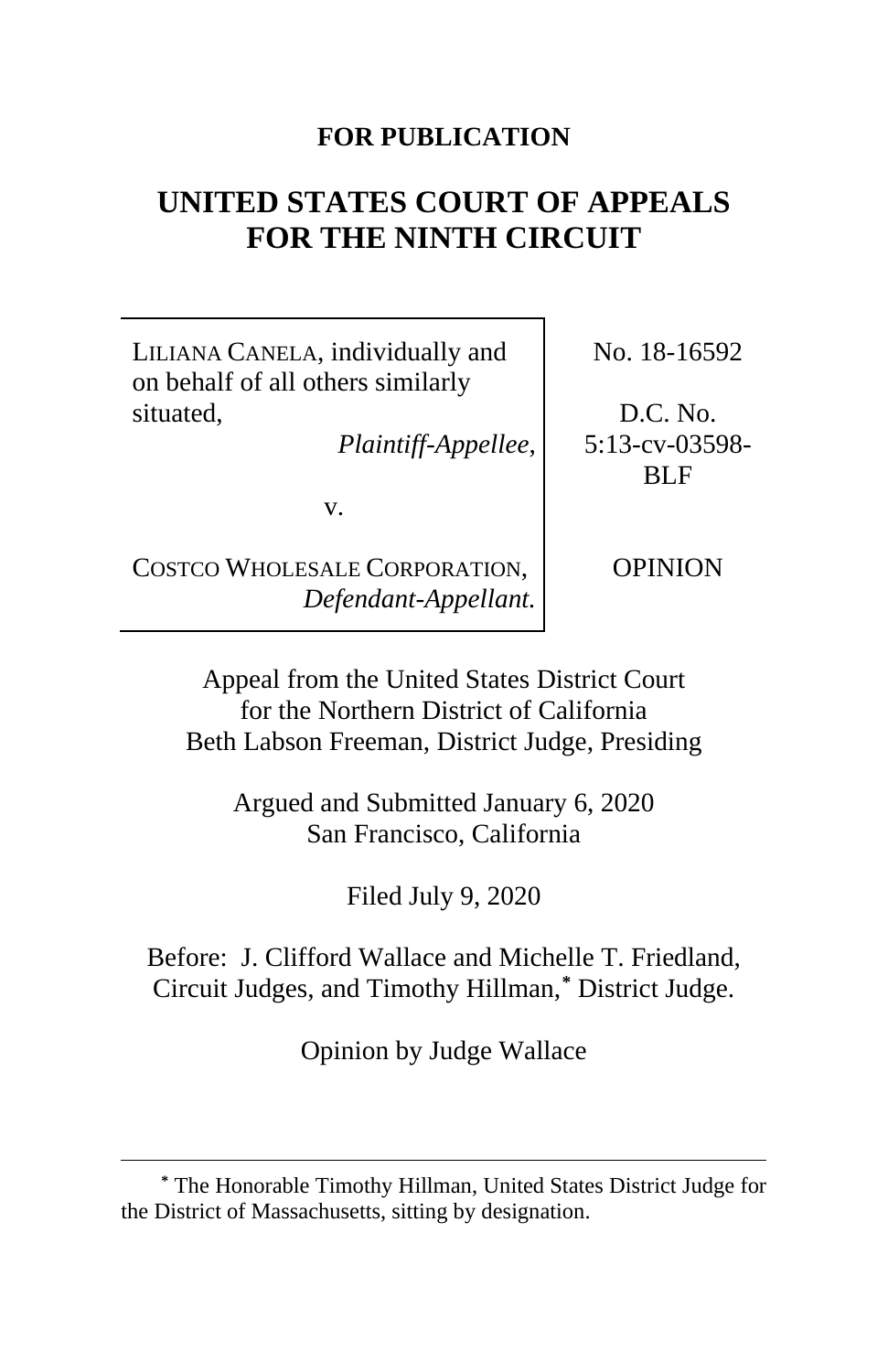# **SUMMARY[\\*\\*](#page-1-0)**

# **Diversity Jurisdiction / Class Action Fairness Act**

The panel vacated the district court's summary judgment with instructions to remand to state court because the district court lacked subject matter jurisdiction at the time the action was removed to federal court.

Plaintiff, a Costco Wholesale Corporation employee, filed a state class action complaint alleging that Costco violated California Labor Code § 1198 by failing to provide her and other employees suitable seating. Plaintiff's only claim arose under California's Private Attorney General Act ("PAGA"). Costco removed the case to federal court based on the federal diversity statute, 28 U.S.C. § 1332(a), and the Class Action Fairness Act ("CAFA").

Concerning traditional diversity jurisdiction, the panel held that the amount in controversy did not meet the statutory threshold at the time of removal. Because the named plaintiff's pro-rata share of civil penalties, including attorney's fees, totaled \$6,600 at the time of removal, and the claims of other employees could not be aggregated with hers under *Urbino v. Orkin Services of California, Inc.*, 726 F.3d 1118 (9th Cir. 2013), the requisite \$75,000 jurisdictional threshold was not met. Accordingly, the district court lacked diversity jurisdiction at the time of removal.

<span id="page-1-0"></span>**<sup>\*\*</sup>** This summary constitutes no part of the opinion of the court. It has been prepared by court staff for the convenience of the reader.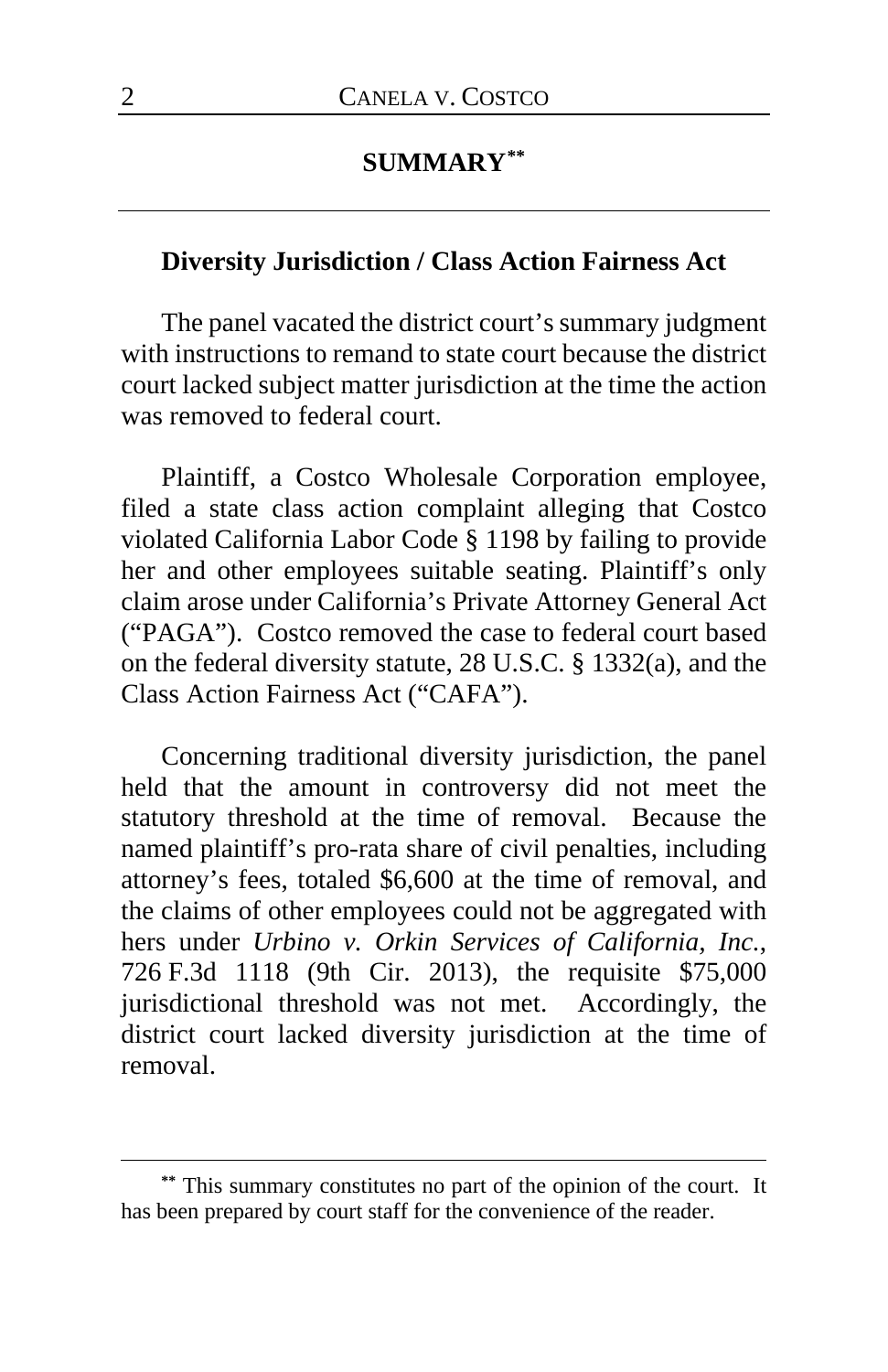The panel held that the district court also lacked subject matter jurisdiction under CAFA because plaintiff's standalone PAGA lawsuit was not, and could not have been, filed under a state rule similar to Rule 23 of the Federal Rules of Civil Procedure. The panel held that the holding in *Baumann v. Chase Investment Services Corp*., 747 F.3d 1117, 1122 (9th Cir. 2014), that "PAGA actions are [] not sufficiently similar to Rule 23 class actions to trigger CAFA jurisdiction," controlled the outcome of this appeal. The panel rejected Costco's argument that because the named plaintiff originally sought class status in her complaint, her case was filed as a class action within the meaning of CAFA. The panel also rejected Costco's argument that the decisions in *Mississippi ex rel. Hood v. AU Optronics Corp.*, 571 U.S. 161 (2014), and *Hawaii ex rel. Louie v. HSBC Bank Nevada, N.A.*, 761 F.3d 1027 (9th Cir. 2014), compelled a different result.

# **COUNSEL**

Kiran Aftab Seldon (argued), David D. Kadue, James M. Harris, and Emily Schroeder, Seyfarth Shaw LLP, Los Angeles, California; William J. Dritsas, Seyfarth Shaw LLP, San Francisco, California; for Defendant-Appellant.

Michael Rubin (argued) and Andrew Kushner, Altshuler Berzon LLP, San Francisco, California; Kevin J. McInerney, Reno, Nevada; for Plaintiff-Appellee.

Richard J. Simmons, Sheppard Mullin Richter & Hampton LLP, Los Angeles, California; Paul S. Cowie and John D. Ellis, Sheppard Mullin Richter & Hampton LLP, San Francisco, California; for Amici Curiae Employers Group and California Employment Law Council.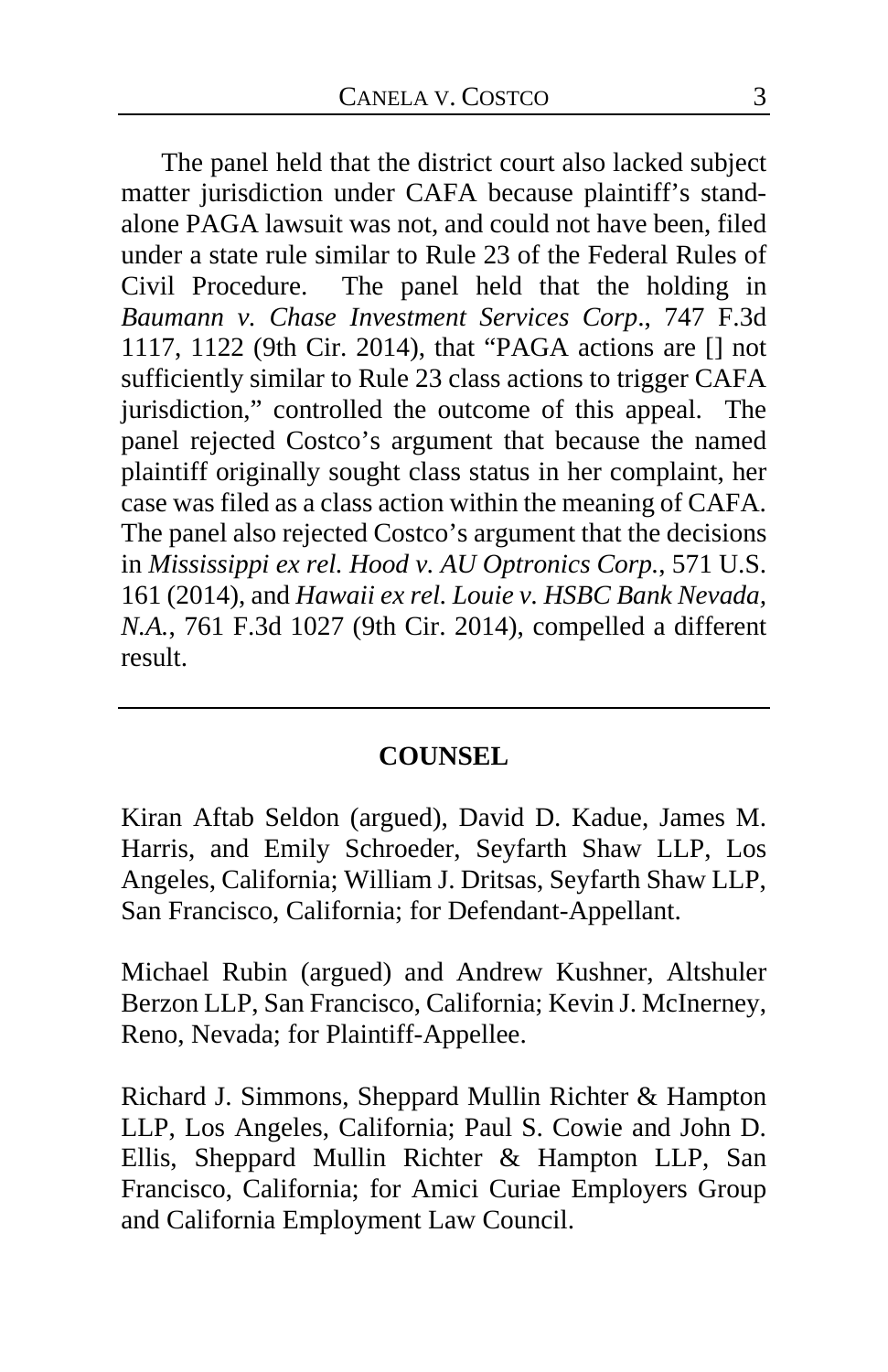#### **OPINION**

## WALLACE, Circuit Judge:

Costco Wholesale Corporation appeals from the district court's summary judgment in favor of Liliana Canela. We have appellate jurisdiction under 28 U.S.C. § 1292(b). Because the district court lacked subject matter jurisdiction at the time of removal, we vacate the district court's summary judgment with instructions to remand the case to state court.

#### **I.**

Costco is a nationwide retail chain that sells merchandise and offers services to registered members. To verify that those entering its warehouses are members, Costco hires greeters to stand near the entrance where customers display their membership card. Costco also hires exit checkers to stand near the exit and check customers' purchases against their receipts. Costco classifies its greeters and exit checkers as "member service" employees.

Canela worked as a greeter and exit checker at two of Costco's warehouses in California. She sued Costco in a state trial court in California, alleging that Costco had violated California Labor Code section 1198 by failing to provide her and other member service employees who worked as greeters and exit checkers with "suitable seat[ing]" under section 14 of California's Wage Order 7-2001. Cal. Code Regs. tit. 8 § 11070. Because a violation of Labor Code section 1198 confers a cause of action under California's Private Attorneys General Act of 2004 (PAGA), Canela's only claim arises under PAGA. Cal. Labor Code § 2698. Canela's Complaint said "Class Action Complaint"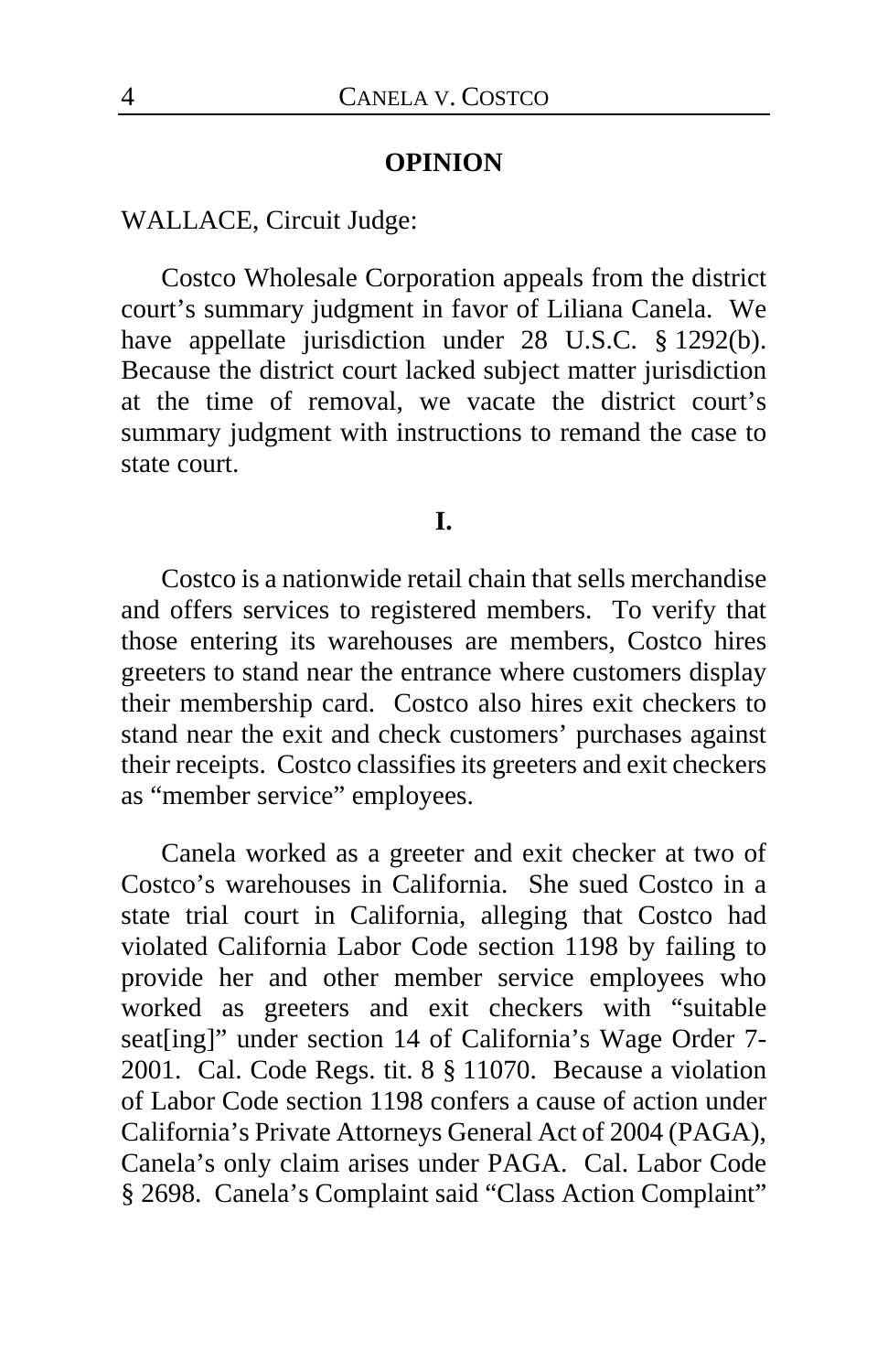on its cover page and included references to the lawsuit as a class action.

Relying on both the federal diversity statute, *see*  28 U.S.C. § 1332(a), and the Class Action Fairness Act of 2005 (CAFA), *see id.* § 1332(d), Costco removed the case to federal court.

About a year later, Canela notified the district court that she no longer planned to seek class status. Canela suggested that the district court lacked jurisdiction because her PAGA claim was always a "representative action" and could have never been brought as a "class action" under CAFA. In light of Canela's submission, the district court ordered the parties to brief the issue of its jurisdiction. Because Canela had denominated her lawsuit as a "class action" and had sought class status on her PAGA claim as of the time the case was removed from state court, the district court concluded that it had retained CAFA jurisdiction even though Canela had later decided not to pursue class certification.

Costco then moved for partial summary judgment, contending that without a certified class, Canela lacked Article III standing to represent absent aggrieved employees and could not represent absent "aggrieved employees" under Federal Rule of Civil Procedure 23. The district court denied Costco's motion.

Costco swiftly moved to certify an interlocutory appeal under 28 U.S.C. § 1292(b), raising two questions: (1) "Whether, absent class certification, a PAGA plaintiff in federal court has Article III standing to represent absent aggrieved employees[?]" and (2) "Whether a PAGA plaintiff in federal court can represent absent aggrieved employees without qualifying for class certification under Rule 23[?]" *Canela v. Costco Wholesale Corp.*, No. 13-cv-03598-BLF,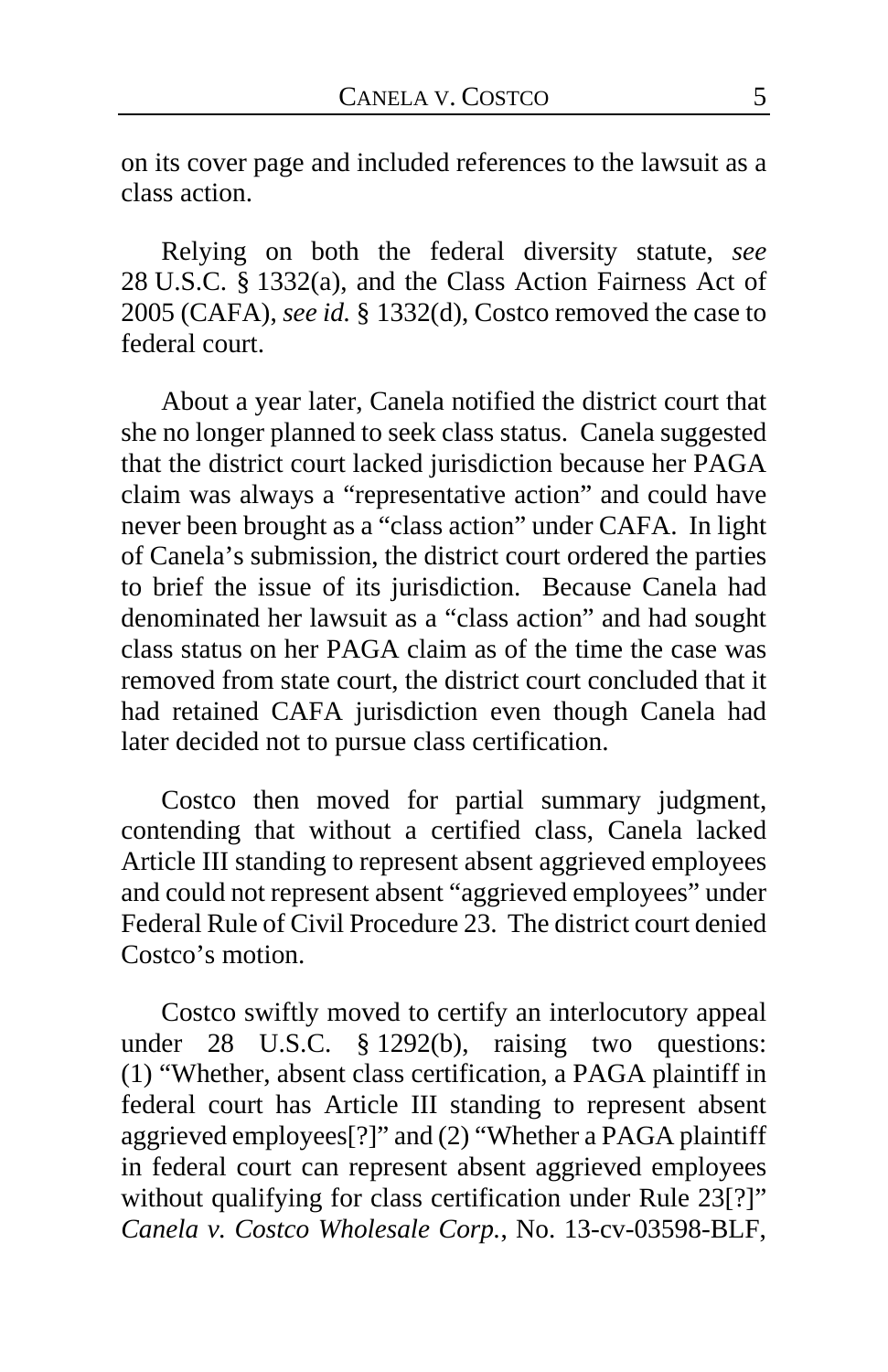2018 WL 3008532, at \*1 (N.D. Cal. June 15, 2018). Concluding that they presented controlling issues of law over which there was a substantial ground for difference in opinion, the district court certified both questions. *Id.* at \*4. We agreed and granted Costco permission to appeal. Costco timely appealed.

#### **II.**

"Section 1292(b) authorizes appeals from orders, not questions, so 'our review of the present controversy is not automatically limited solely to the question deemed controlling by the district court.'" *Baumann v. Chase Inv. Servs. Corp.*, 747 F.3d 1117, 1120 (9th Cir. 2014), *quoting In re Cinematronics, Inc.*, 916 F.2d 1444, 1449 (9th Cir. 1990). The district court's order on its jurisdiction led to and was discussed in the district court's summary judgment from which Costco now appeals. Because the district court's subject matter jurisdiction is "*material*" to the summary judgment before us, we address it here. *In re Cinematronics, Inc.*, 916 F.2d at 1449 (citation omitted; emphasis in original). We must do so before we may turn to the merits. *See Steel Co. v. Citizens for a Better Env't*, 523 U.S. 83, 94 (1998). To that end, we ordered the parties to submit briefing on the jurisdictional question.

"We review de novo a district court's denial of a motion to remand to state court for lack of federal subject matter jurisdiction." *Chapman v. Deutsche Bank Nat'l Tr. Co.*, 651 F.3d 1039, 1043 (9th Cir. 2011) (citation omitted). We review the "construction, interpretation, or applicability" of CAFA de novo. *Bush v. Cheaptickets, Inc.*, 425 F.3d 683, 686 (9th Cir. 2005) (citation omitted). Removal is to be "strictly construed," and a "defendant seeking removal has the burden to establish that removal is proper," with "any doubt . . . resolved against removability." *Luther v.*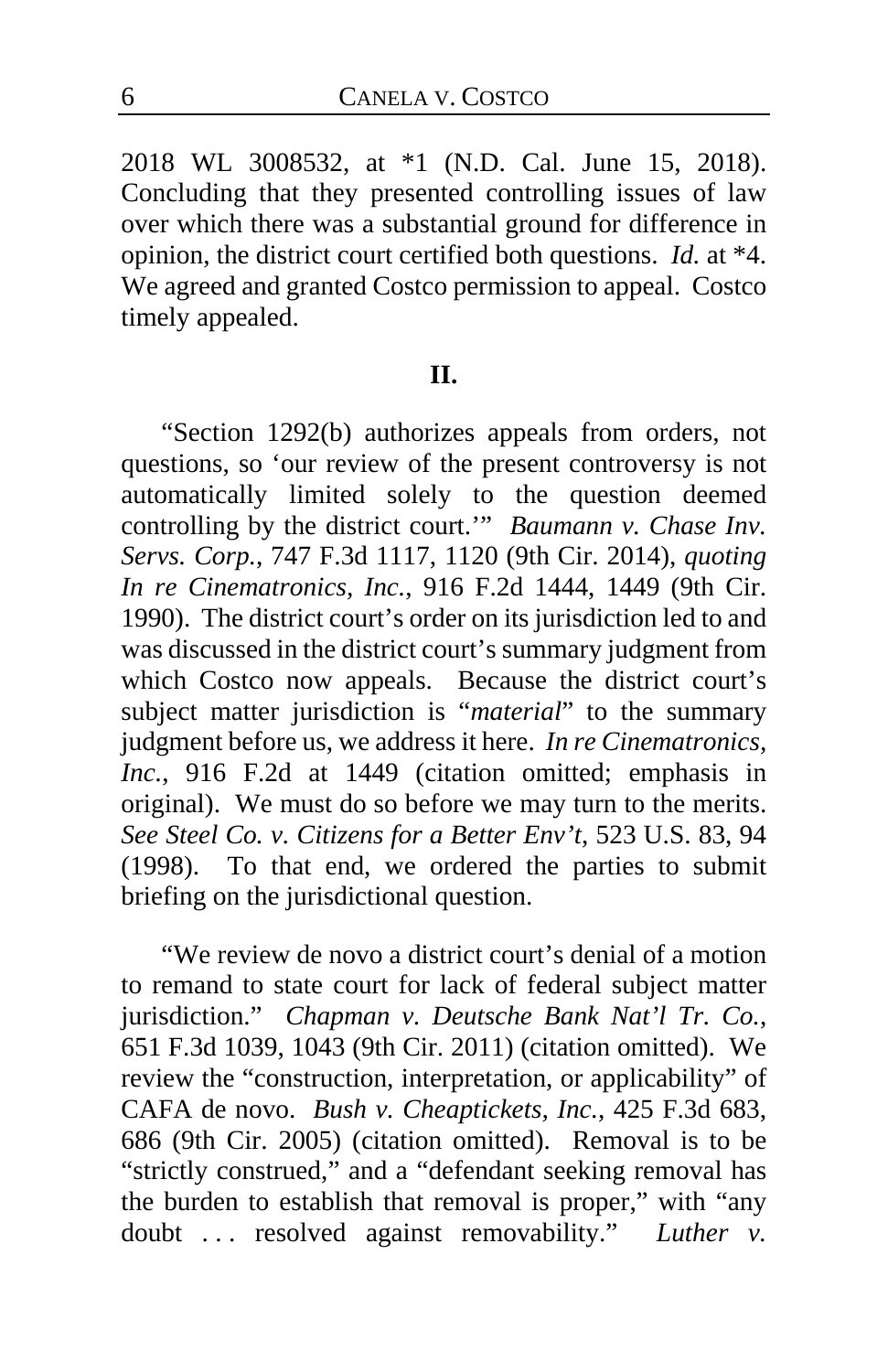*Countrywide Home Loans Servicing LP*, 533 F.3d 1031, 1034 (9th Cir. 2008) (citations omitted).

## **III.**

In removing the case, Costco invoked two independent bases for federal subject matter jurisdiction: diversity under section 1332(a) and CAFA jurisdiction. We address each in turn.

#### **A.**

Traditional diversity jurisdiction requires complete diversity of citizenship and an amount in controversy greater than \$75,000. 28 U.S.C. § 1332(a). Where, as here, "a plaintiff's state court complaint does not specify a particular amount of damages, the removing [party] bears the burden of establishing, by a preponderance of the evidence, that the amount in controversy exceeds" the threshold at the time of removal. *Sanchez v. Monumental Life Ins. Co.*, 102 F.3d 398, 404 (9th Cir. 1996).

We hold that the amount in controversy did not meet the statutory threshold at the time of removal. Our decision in *Urbino v. Orkin Services of California, Inc.*, 726 F.3d 1118 (9th Cir. 2013), controls.

In *Urbino*, the plaintiff employee had brought a representative PAGA cause of action in state court. *Id.* at 1121. The defendants removed the case to federal court, submitting evidence that the alleged labor code violations involved over 800 other employees and over 17,000 paychecks, thereby establishing that the aggregated claims exceeded \$75,000. *Id.* If the claims could be aggregated among all employees with potential claims, the civil penalties for the alleged violations exceeded \$9,000,000,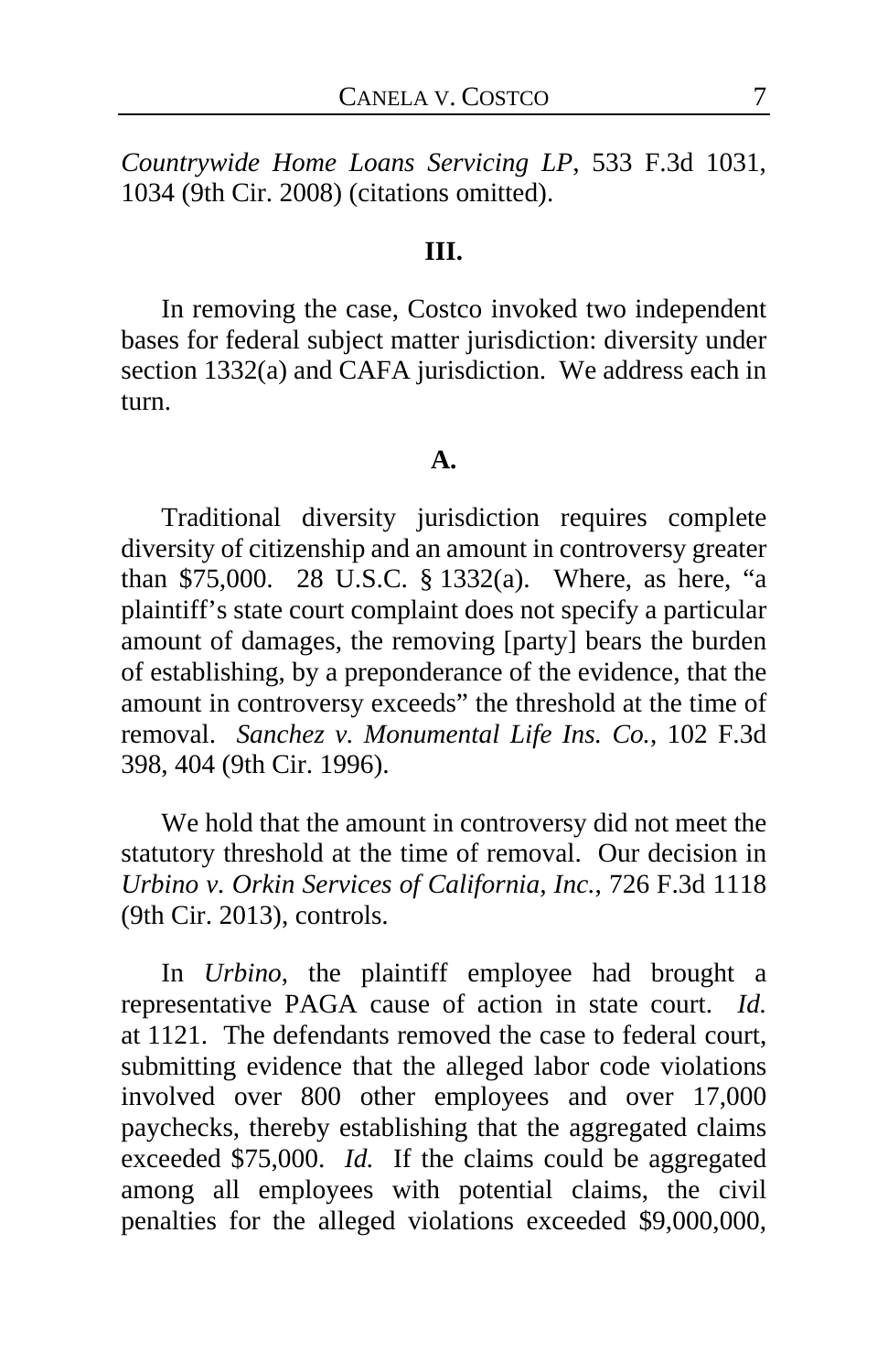well above the \$75,000 threshold. *Id.* However, with no aggregation, the action fell short of the \$75,000 threshold because the named plaintiff's pro rata share was only a little over \$11,000. *Id.*

The question before us was therefore whether the penalties of all employees could be aggregated to satisfy the amount in controversy requirement. *Id.* We concluded that PAGA civil penalties could not be aggregated for this purpose, and therefore that the district court lacked diversity jurisdiction. *Id.* at 1122–23.**[1](#page-7-0)**

For the same reason, diversity jurisdiction is lacking here. In its Notice of Removal, Costco said that the 968 employees collectively sought \$5,324,000 in civil penalties. Costco also said that it could be liable for \$1,064,800 in attorney's fees. Because Canela's pro-rata share of civil penalties, including attorney's fees, totaled \$6,600 at the time of removal, and the claims of *other* member service employees may not be aggregated under *Urbino*, the \$75,000 jurisdictional threshold was not met. *See id.* at 1122; *Gibson v. Chrysler Corp.*, 261 F.3d 927, 942 (9th Cir. 2001) (explaining that we consider a successful party's pro rata share of attorney's fees in assessing whether her claim meets the jurisdictional threshold).**[2](#page-7-1)** Thus, the district court lacked diversity jurisdiction at the time of removal.

<span id="page-7-1"></span>**<sup>2</sup>** Our logic in *Gibson* extends to this case. Like the statute at issue in *Gibson*, PAGA does not provide that attorney's fees may only be

<span id="page-7-0"></span>**<sup>1</sup>** We were also unpersuaded that the PAGA action could satisfy the complete diversity element because the State of California was the real party in interest and was not a citizen. *Id.* at 1123. Because the amountin-controversy requirement was not satisfied here, we do not address the issue of whether the parties are completely diverse.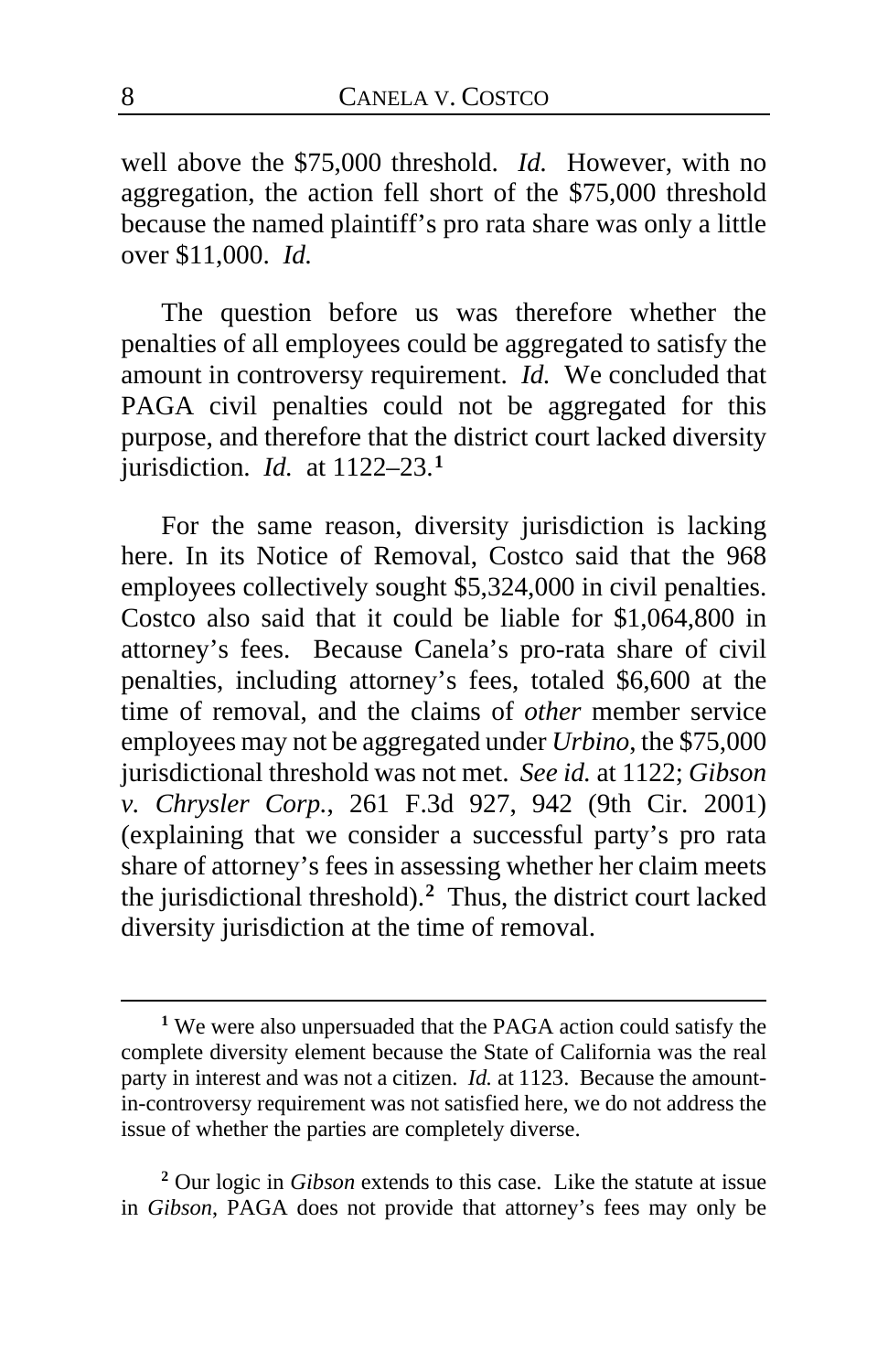#### **B.**

We next turn to the question whether the district court had CAFA jurisdiction. CAFA "relaxed" the diversity requirements for putative class actions. *Dart Cherokee Basin Operating Co., LLC v. Owens*, 574 U.S. 81, 84 (2014). Under CAFA, federal courts have jurisdiction over a "class action" when the parties are minimally diverse, *i.e.*, any member of a class of plaintiffs is a citizen of a state different from that of any defendant, and the amount in controversy exceeds \$5,000,000, *see* 28 U.S.C. § 1332(d)(2)(A), and when the proposed class has at least 100 members, *see id.*  $§$  1332(d)(5)(B).

The proposed "class" here is made up of at least 100 members and Canela's citizenship (California) is diverse from Costco's (Washington). Although the parties dispute whether the amount in controversy exceeded \$5,000,000 at the time of removal, *see* 28 U.S.C. § 1332(d)(6), we need not resolve that issue here, because we hold that the Complaint was not filed as a "class action" under CAFA.

CAFA defines a "class action" as "any civil action filed under Rule 23 of the Federal Rules of Civil Procedure or similar State statute or rule of judicial procedure authorizing

awarded to the representative who files the suit. *Compare* Cal. Civ. Proc. Code § 1021.5 (providing that "a court may award" attorney's fees "*to a successful party*" (emphasis added)), *with* Cal. Lab. Code § 2699(g)(1) (providing that "*[a]ny employee who prevails* in any action" shall be entitled to reasonable attorney's fees (emphasis added)). And like the statute at issue in *Gibson*, California courts have not treated only the representative or named plaintiff as a prevailing party. *See Gibson*, 261 F.3d at 942; *Arias v. Superior Court*, 209 P.3d 923, 933 (Cal. 2009) (explaining that a PAGA judgment "is binding not only on the named employee plaintiff but also on government agencies and any aggrieved employee not a party to the proceeding").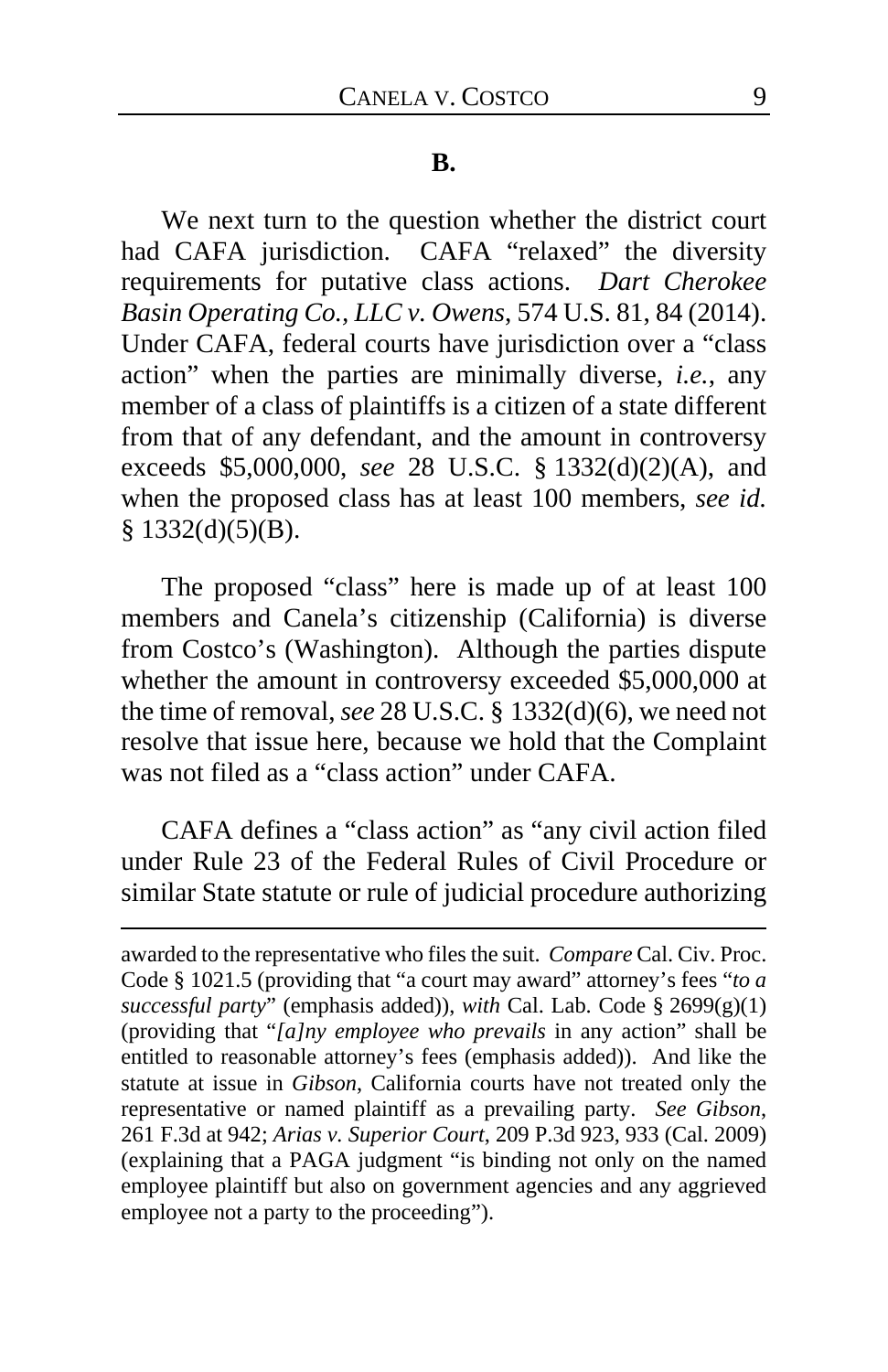an action to be brought by 1 or more representative persons as a class action." 28 U.S.C.  $\S$  1332(d)(1)(B). Because Canela sued in California state court, the suit was not "filed under Rule 23 of the Federal Rules of Civil Procedure." *Id.*  The only issue before us is whether Canela filed her PAGA cause of action under a "similar State statute or rule of judicial procedure authorizing an action to be brought by 1 or more representative persons as a class action." *Id.*

In resolving this issue, we do not write on a clean slate. We have observed that there is "no ambiguity in CAFA's definition of class action." *Washington v. Chimei Innolux Corp.*, 659 F.3d 842, 848 (9th Cir. 2011). If Congress had "intended CAFA to apply to any representative actions demonstrating sufficient similarity to class actions under Rule 23, it would not have also included an explicit requirement that the suit be brought 'as a class action.'" *Id.*, *quoting* 28 U.S.C. § 1332(d)(1)(B).Applying the plain meaning of CAFA, we have held that *parens patriae* suits are not "class actions" when they "lack statutory requirements for numerosity, commonality, typicality, or adequacy of representation that would make them sufficiently 'similar' to actions brought under Rule 23, and [other] certification procedures." *Id.* at 850.

CAFA therefore requires "that the state statute authorize the suit 'as a class action'" and that the suit meet "the central requirements of class actions." *Id.* Although "suits [that] lack the defining attributes of true class actions" may be "representative actions," they are not "class actions" under CAFA. *Id.* at 848, 850.

We expounded on this language a few years later in *Baumann*. 747 F.3d 1117 (9th Cir. 2014). We explained that a state statute or rule is similar to Rule 23 if it "closely resembles" it "or is like Rule 23 in *substance or in*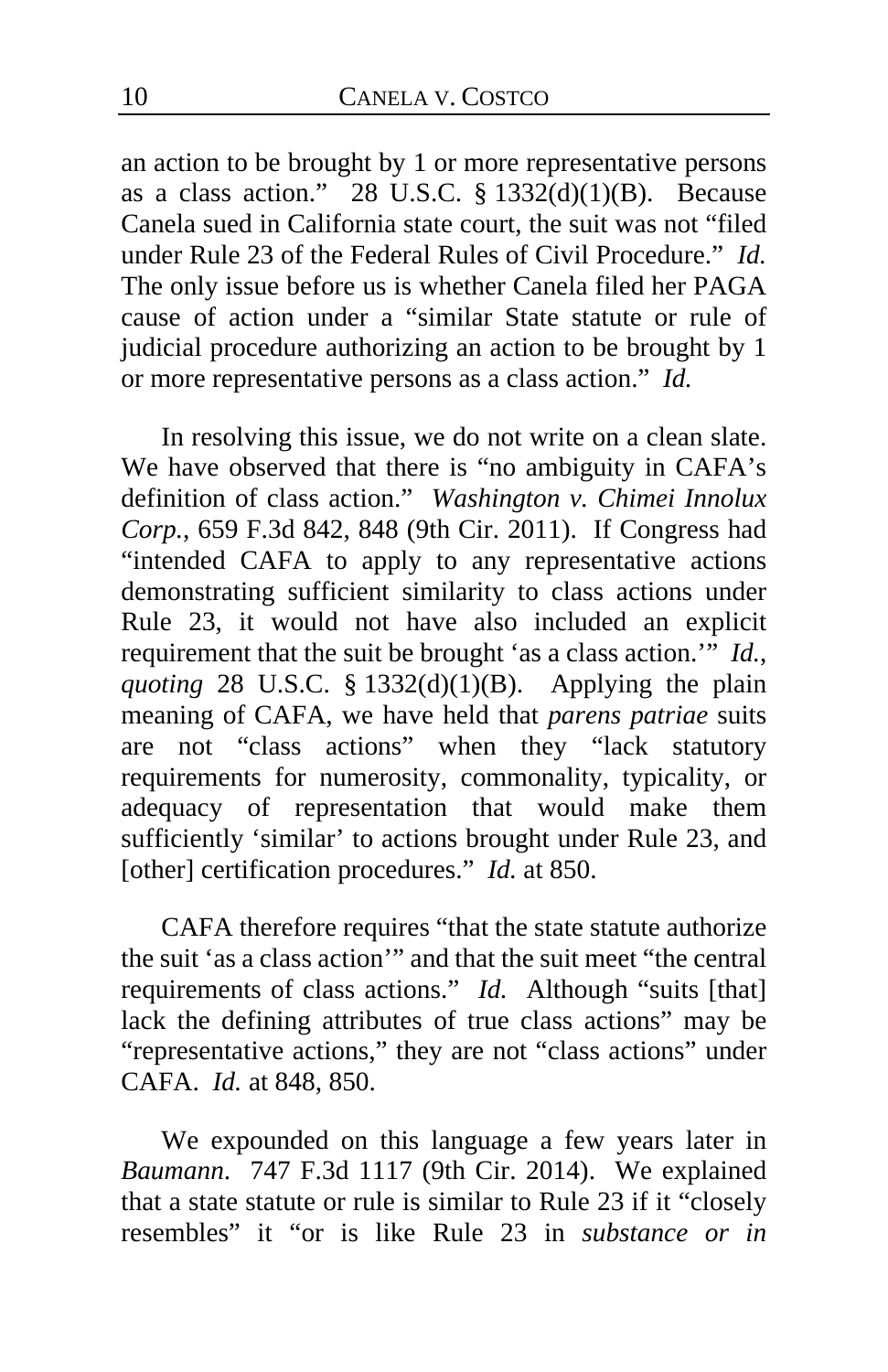*essentials*." *Id.* at 1121, *quoting W. Va. ex rel. McGraw v. CVS Pharmacy, Inc.*, 646 F.3d 169, 174 (4th Cir. 2011) (emphasis added).

Our holding in *Baumann* that "PAGA actions are [] not sufficiently similar to Rule 23 class actions to trigger CAFA jurisdiction" controls the outcome of this appeal. *Id.* at 1122. In reaching this conclusion, we explained exactly why PAGA causes of action were nothing like Rule 23 class actions.

We observed that in a PAGA suit, "the court does not inquire into the named plaintiff's and class counsel's ability to fairly and adequately represent unnamed employees critical requirements in federal class actions . . . ." *Id.*(citations omitted). In addition, "unlike Rule 23(a), PAGA contains no requirements of numerosity, requirements of numerosity, commonality, or typicality." *Id.* at 1123, *citing Purdue Pharma L.P. v. Kentucky*, 704 F.3d 208, 216–17 (2d Cir. 2013) (holding that the suit was not filed as a "class action" under CAFA because it contained none of the "hallmarks of Rule 23 class actions; namely, adequacy of representation, numerosity, commonality, typicality, or the requirement of class certification"); *CVS Pharmacy, Inc.*, 646 F.3d at 175– 76 (same).

We also explained that unlike the due process protections afforded to putative class members under Rule 23, "PAGA has no notice requirements for unnamed aggrieved employees, nor may such employees opt out of a PAGA action." *Baumann*, 747 F.3d at 1122.As a result, the preclusive effect of PAGA judgments differs from that of class action judgments in two important ways. *Id.*

First, unlike a class action, a judgment from a PAGA suit "binds all those, including nonparty aggrieved employees,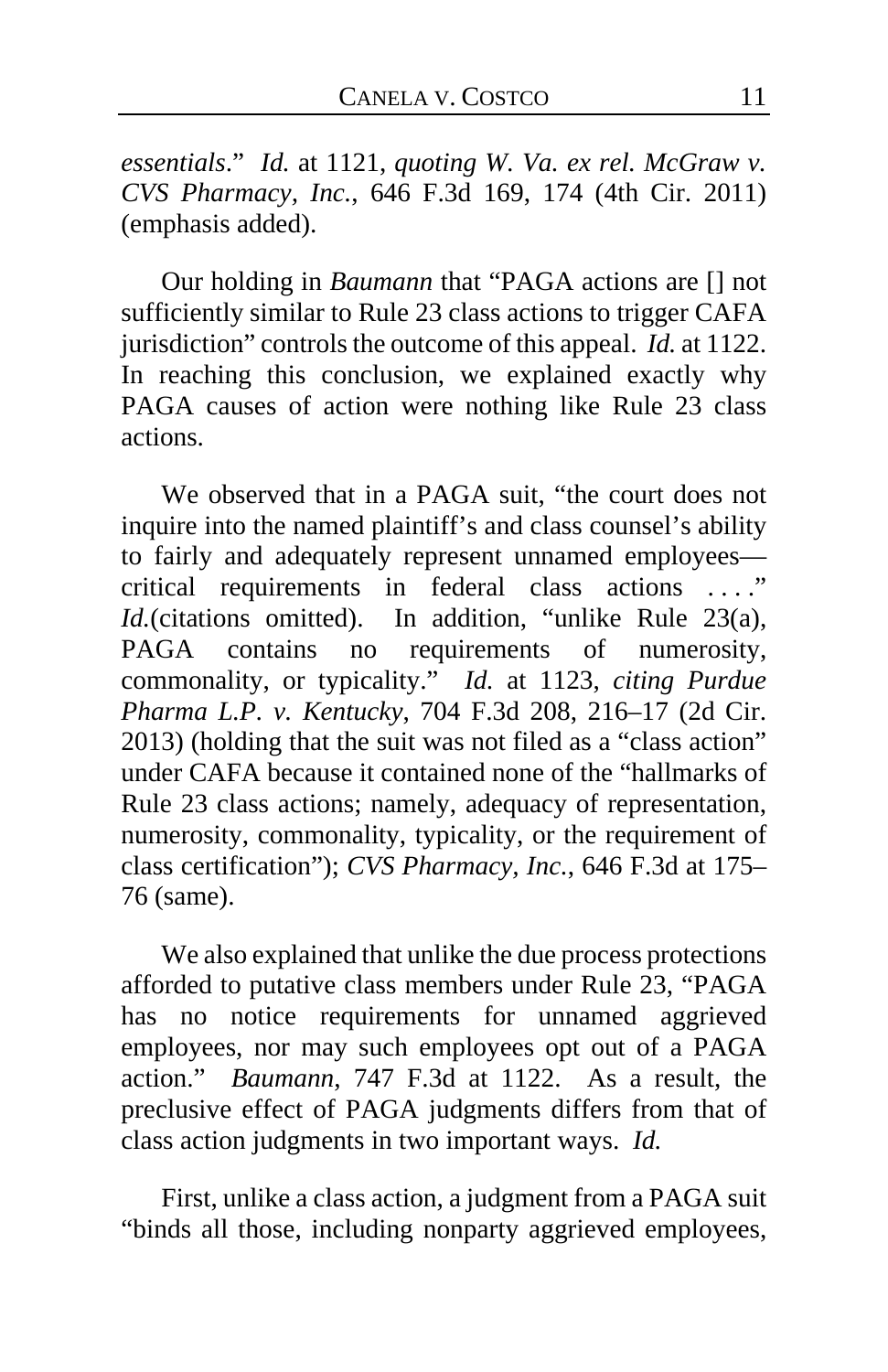who would be bound by a judgment in an action brought by the government." *Arias*, 209 P.3d at 933. So, "with respect to the recovery of civil penalties, nonparty employees as well as the government are bound by the judgment in an action brought under" PAGA, without an opportunity to opt out. *Iskanian v. CLS Transp. L.A., LLC*, 327 P.3d 129, 147 (Cal. 2014).

Second, unlike class action judgments that preclude all claims the class could have brought under traditional res judicata principles, employees retain all rights "to pursue or recover other remedies available under state or federal law" in PAGA judgments. *Baumann*, 747 F.3d at 1123, *quoting* Cal. Lab. Code  $\S 2699(g)(1)$ . Because non-party aggrieved employees in PAGA suits are "not given notice of the action or afforded any opportunity to be heard," they are not "bound by the judgment as to remedies other than civil penalties." *Arias*, 209 P.3d at 934, *citing Taylor v. Sturgell*, 553 U.S. 880, 900–01 (2008)).

We also highlighted the different remedial schemes that exist in Rule 23 class actions and PAGA suits. "In class actions, damages are typically restitution for wrongs done to class members." *Baumann*, 747 F.3d at 1123.In contrast, PAGA suits "primarily seek to vindicate the public interest in enforcement of California's labor law." *Id.* (citations omitted). While 75 percent of the recovered civil penalties in a PAGA action is distributed to the Labor and Workforce Development Agency (Agency), only 25 percent is allocated among aggrieved employees. *Id.* at 1121, *citing* Cal Lab. Code § 2699(i). The portion of civil penalties reserved for aggrieved employees is not "restitution for wrongs done to members of the class" and "does not reduce any other claim that the employee may have against the employer." *Id.* at 1123. Instead, it is an "incentive to perform a service to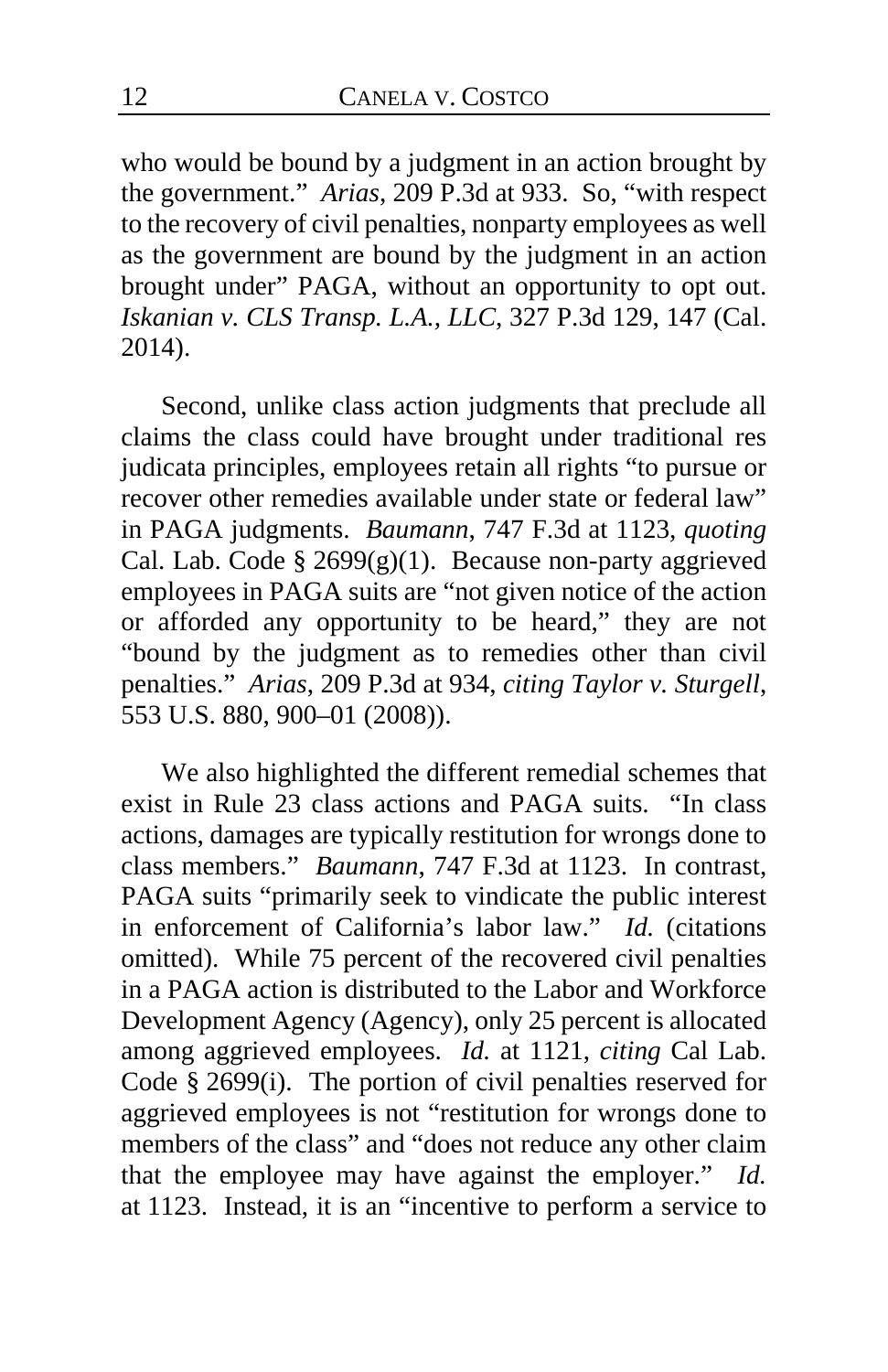the state."**[3](#page-12-0)** *Id.* PAGA is therefore a "type of *qui tam* action" in which the "government entity on whose behalf the plaintiff files suit is always the real party in interest in the suit." *Iskanian*, 327 P.3d at 148 (citation omitted).**[4](#page-12-1)**

Costco attempts to distinguish *Baumann* because the complaint there, unlike the one here, "did not invoke the California class action statute." *Baumann*, 747 F.3d at 1121. In Costco's view, because Canela originally sought class status in her Complaint, her suit was filed as a "class action" under CAFA.

We recognize that Canela titled her Complaint "Class Action Complaint for Violations of the Private Attorneys General Act of 2004." In the caption page, Canela also referred to the Complaint as "a class and representative

<span id="page-12-0"></span>**<sup>3</sup>** This incentive is not awarded exclusively to the employee who files the suit. Instead, it is allocated among the aggrieved employees. *See Williams v. Superior Court*, 398 P.3d 69, 79 (Cal. 2017) (explaining that PAGA "deputiz[es] employees harmed by labor violations to sue on behalf of the state and collect penalties, to be shared with the state and other affected employees"); *Iskanian*, 327 P.3d at 148 ("The PAGA conforms to [the] traditional criteria [of a *qui tam* action] except that a portion of the penalty goes not only to the citizen bringing the suit but to all employees affected by the Labor Code violation."); Cal Lab. Code § 2699(i) (providing that "[c]ivil penalties recovered by aggrieved employees shall be distributed as follows: 75 percent to the . . . Agency . . . and 25 percent to the *aggrieved employees*" (emphasis added)); *see also Moorer v. Noble L.A. Events, Inc.*, 244 Cal. Rptr. 3d 219, 224 (Ct. App. 2019) (interpreting *Iskanian* and *Williams* to stand for the proposition that fees should be allocated among aggrieved employees on a pro rata basis).

<span id="page-12-1"></span>**<sup>4</sup>** We highlighted the fundamental differences between a PAGA claim and a Rule 23 action again the following year. *See Sakkab v. Luxottica Retail N. Am., Inc.*, 803 F.3d 425, 435 (9th Cir. 2015).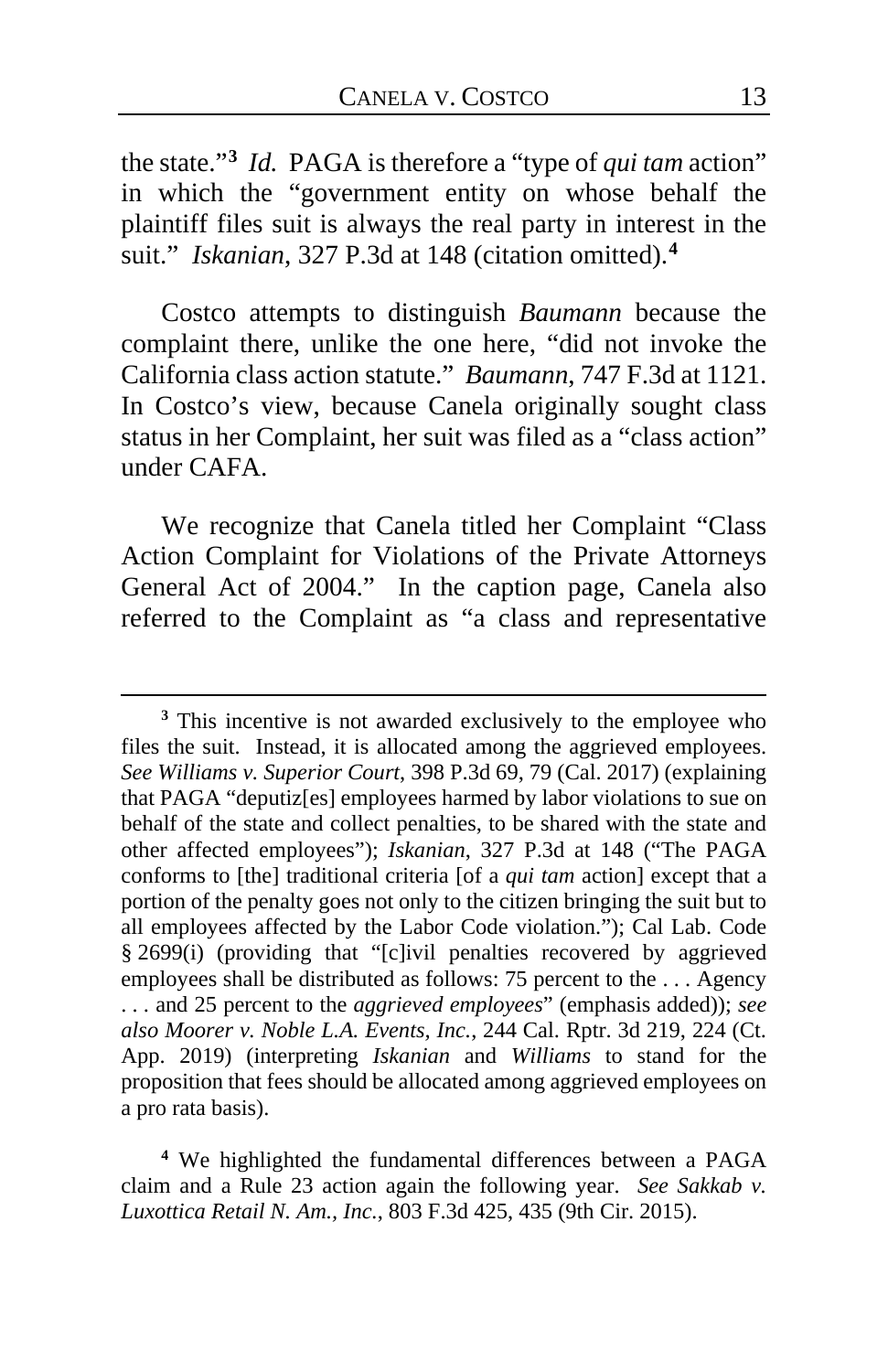action." The footer of her Complaint refers to the document as a "Class Action Complaint."

We also acknowledge that Canela suggested that the nature of her lawsuit was a "class action." In her Complaint, Canela stated that she sued "individually and on behalf of all others similarly situated" as "a class action . . . for the recovery of civil penalties . . . pursuant to" PAGA. Canela claimed to represent a putative "class" of all "employees of Costco who ... within the applicable period ... have been designated as member service and have, within California, been assigned to work either as a greeter or as an exit checker, and were not provided with a seat." Canela also alleged that her proposed class satisfied the requirements of a class in California.

But these labels and allegations do not transform her PAGA cause of action into one filed under a "similar State statute or rule of judicial procedure authorizing an action to be brought by 1 or more representative persons as a class action." 28 U.S.C. § 1332(d)(1)(B). The plain meaning of CAFA precludes the formalistic test that Costco asks us to adopt here.

We declined to adopt a formalistic test in *Chimei*. We explained that "it is not only that *parens patriae* suits are not 'labeled class actions,' it is that they *also lack statutory requirements for numerosity, commonality, typicality, or adequacy of representation that would make them sufficiently 'similar' to actions brought under Rule 23* . . . ." *Chimei*, 659 F.3d at 850 (emphasis added). Thus, for a case to be removable under CAFA, the "state action must be filed under a statute that . . . authorizes an action 'as a class action.'" *Id.* at 849, *quoting* 28 U.S.C. § 1332(d)(1)(B).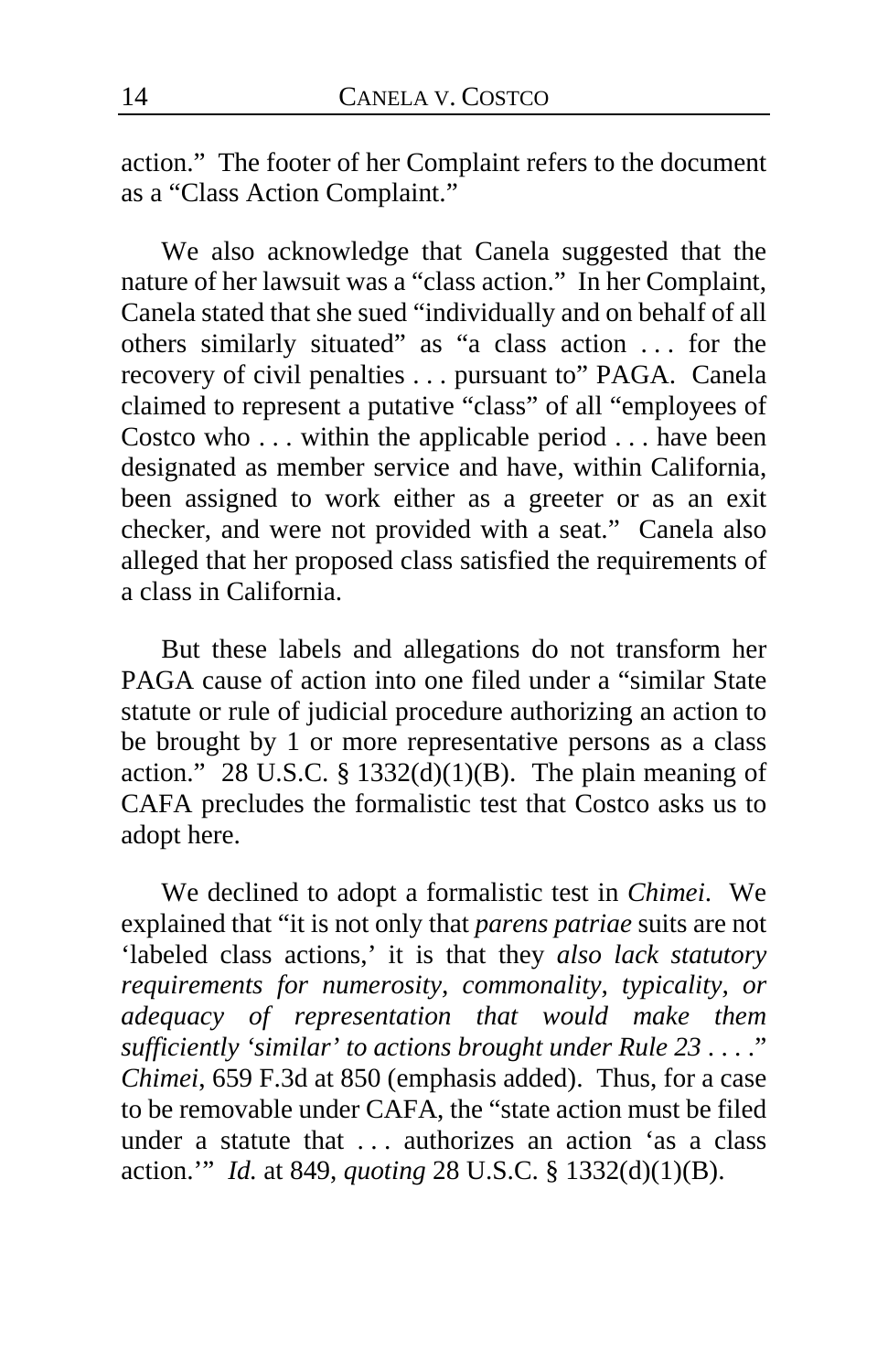We also rejected a formalistic test in *Baumann*. We held there that the PAGA statute was not a state statute similar to Rule 23 after evaluating its "substance and essentials." *Baumann*, 747 F.3d at 1121. Because "a PAGA suit is fundamentally different than a class action" *id.* at 1123, *quoting McKenzie v. Fed. Express Corp.*, 765 F. Supp. 2d 1222, 1233 (C.D. Cal. 2011), and "Rule 23 and PAGA are more dissimilar than alike," *id.* at 1124, a PAGA cause of action is not authorized as a "class action" under CAFA.

Both holdings comported with the proper "statutory construction" of CAFA. *Id.*; *Chimei*, 659 F.3d at 847. To hold otherwise would, "for CAFA jurisdictional purposes . . . exalt form over substance," which the Supreme Court has instructed us not to do. *Standard Fire Ins. Co. v. Knowles*, 568 U.S. 588, 595 (2013).

Costco argues that the United States Supreme Court's decision in *Mississippi ex rel. Hood v. AU Optronics Corporation*, 571 U.S. 161 (2014), and our decision in *Hawaii ex rel. Louie v. HSBC Bank Nevada, N.A.*, 761 F.3d 1027 (9th Cir. 2014), compel a different result. We disagree.

In *AU Optronics*, the Supreme Court resolved the different question whether a lawsuit filed by a state was a "mass action" under CAFA even though the claim was based on injuries suffered by citizens who were not named plaintiffs. *AU Optronics Corp.*, 571 U.S. at 164, *quoting* 28 U.S.C. §1332(d)(11)(B)(i). The Supreme Court held that it was not, interpreting CAFA's text as requiring a "mass action" to be brought by 100 or more named plaintiffs. *Id.* at 169–76. Because the State of Mississippi was the only named plaintiff, the action was not filed as a "mass action" under CAFA. *Id.*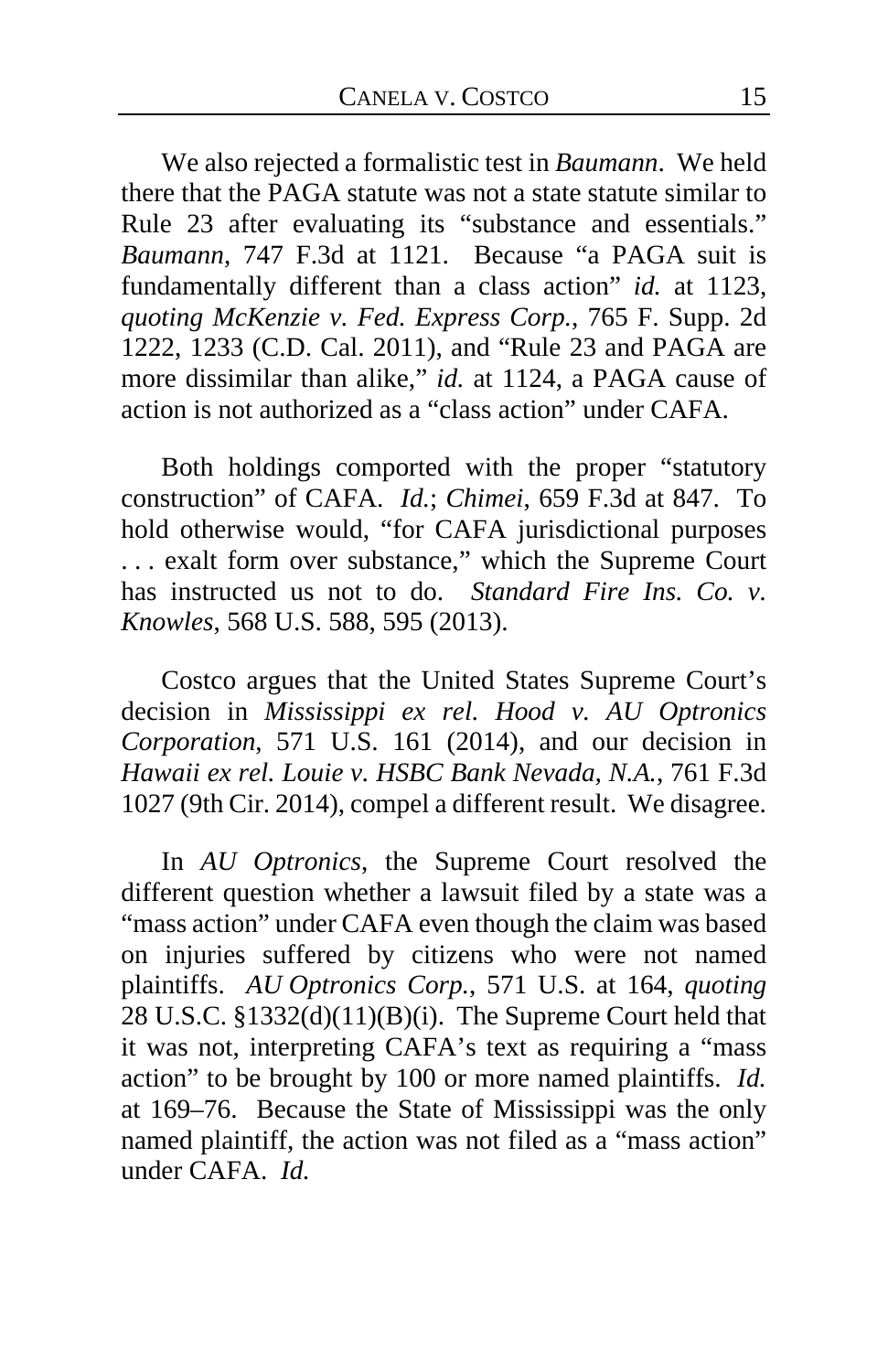*AU Optronics* did not address the district court's and court of appeal's separate "determination that Mississippi's suit is not a 'class action' under CAFA" because that determination was never challenged. *Id.* at 167 & n.2. In fact, the Supreme Court distinguished between the "two types of cases" included in CAFA. *See id.* at 165 (observing that, for purposes of CAFA, "class action" is defined in section  $1332(d)(1)(B)$  and "mass action" is defined in section 1332(d)(11)(B)(i)). The Supreme Court rejected the argument that the case was filed as a "mass action" because it was "'similar to a class action' such that it should be removed[,]" as that view "fail[ed] to recognize this key distinction" between a "mass action" and a "class action." *Id.* at 173. *AU Optronics* therefore says nothing about the meaning of a "class action" under CAFA.

Nor does the reasoning in *AU Optronics* support Costco's theory here. In holding that the case was not a "mass action," the Court primarily relied on the statutory text of CAFA. *Id.* at 168–74. By contrast, the plain meaning of a "class action" under CAFA requires that a state cause of action be authorized as a "class action" under state law.

We acknowledge that *AU Optronics* rejected an inquiry into the "substance of the action," and instead selected one that looks "only at the labels that the parties may attach." *Id.* at 174, *quoting La. ex rel. Caldwell v. Allstate Ins. Co.*, 536 F.3d 418, 424 (5th Cir. 2008), *abrogated by AU Optronics Corp.*, 571 U.S. at 174. However, that rationale has no significance here.

To begin with, the plain meaning of "class action" under CAFA controls, even if a conflicting "background principle" would otherwise apply. *Id.* Consistent with the statutory text, we evaluate the "substance and essentials" when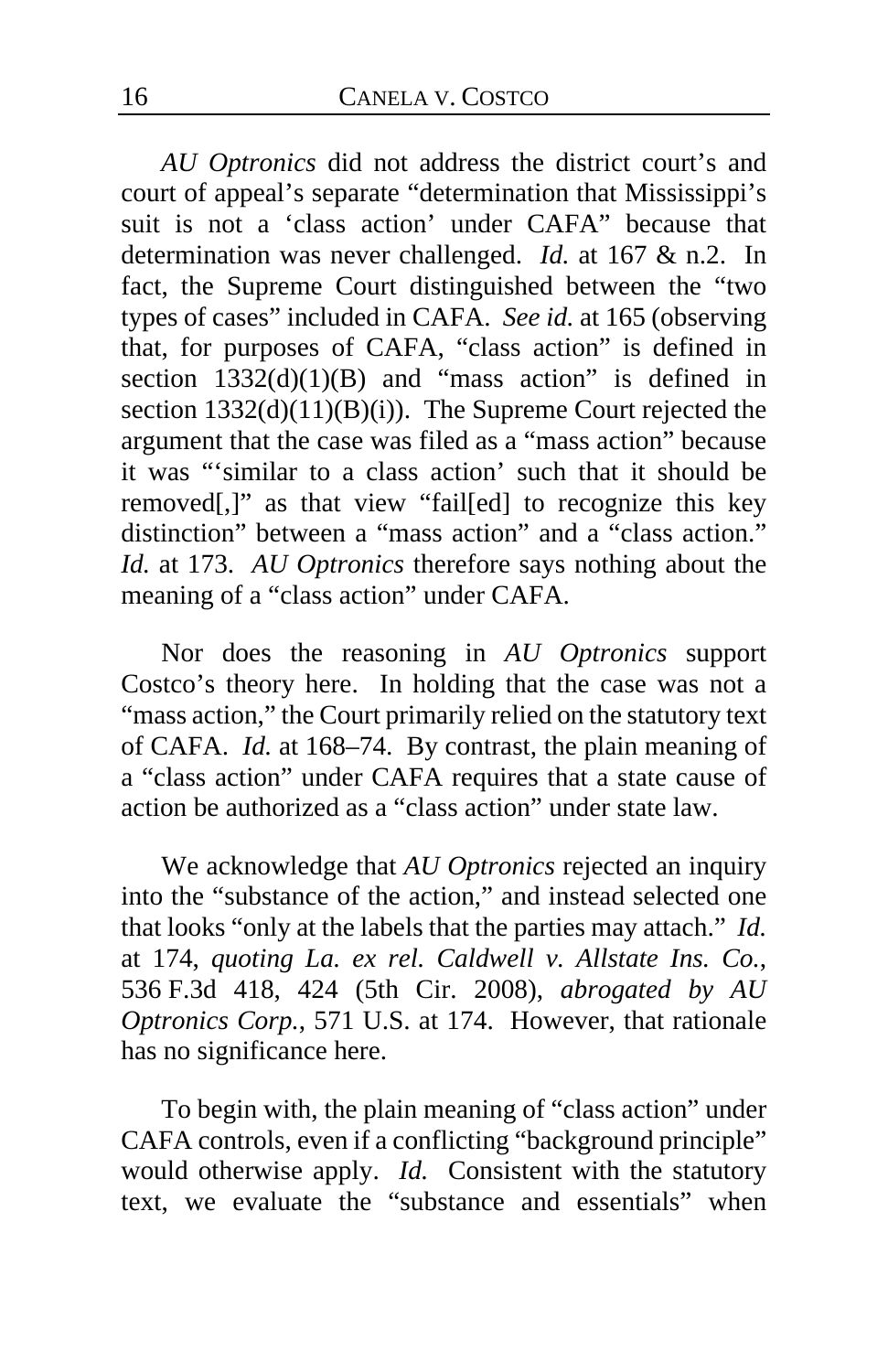deciding whether a state cause of action is filed under a state law similar to a "class action" under CAFA.

The "background principle" that the Supreme Court discussed in *AU Optronics*—that the "real party in interest inquiry identifies what party's (or parties') citizenship should be considered in determining diversity," *id.* at 175 does not apply here. The question here is not whether the parties are minimally diverse. There is no dispute that they are. Instead, we are asked to decide whether this stand-alone PAGA lawsuit was filed under a state rule or statute similar to Rule 23. For the reasons we outlined in *Baumann*, we conclude that it was not.**[5](#page-16-0)**

We are also not persuaded by Costco's suggestion that our decision in *HSBC Bank* affects our analysis. We held there that a complaint that disclaimed class status was not filed as a suit similar to a class action. 761 F.3d at 1042. We declined to "ignore [the class] disclaimers and transmogrify the[] suits into class actions." *Id.* at 1039.

In explaining this point, we said that the "appropriate inquiry is . . . whether a complaint seeks class status." *Id.*  at 1040. We also said that "a plaintiff files a class action for CAFA purposes by invoking a state class action rule, regardless of whether the putative class ultimately will be

<span id="page-16-0"></span>**<sup>5</sup>** Before the Supreme Court decided *AU Optronics*, we had already departed from the Fifth Circuit's holding, concluding that a state suit was not filed as a "mass action" under CAFA because the real party in interest was the only named party—the State of Nevada. *See Nevada v. Bank of Am. Corp.*, 672 F.3d 661, 671–72 (9th Cir. 2012). Before turning to the "mass action" provision of CAFA, we held that the attorney general enforcement action was not a "class action" under CAFA. *Id.* at 667. In so doing, we treated the two classes of cases in CAFA as the separate provisions that they are. We follow the same framework here.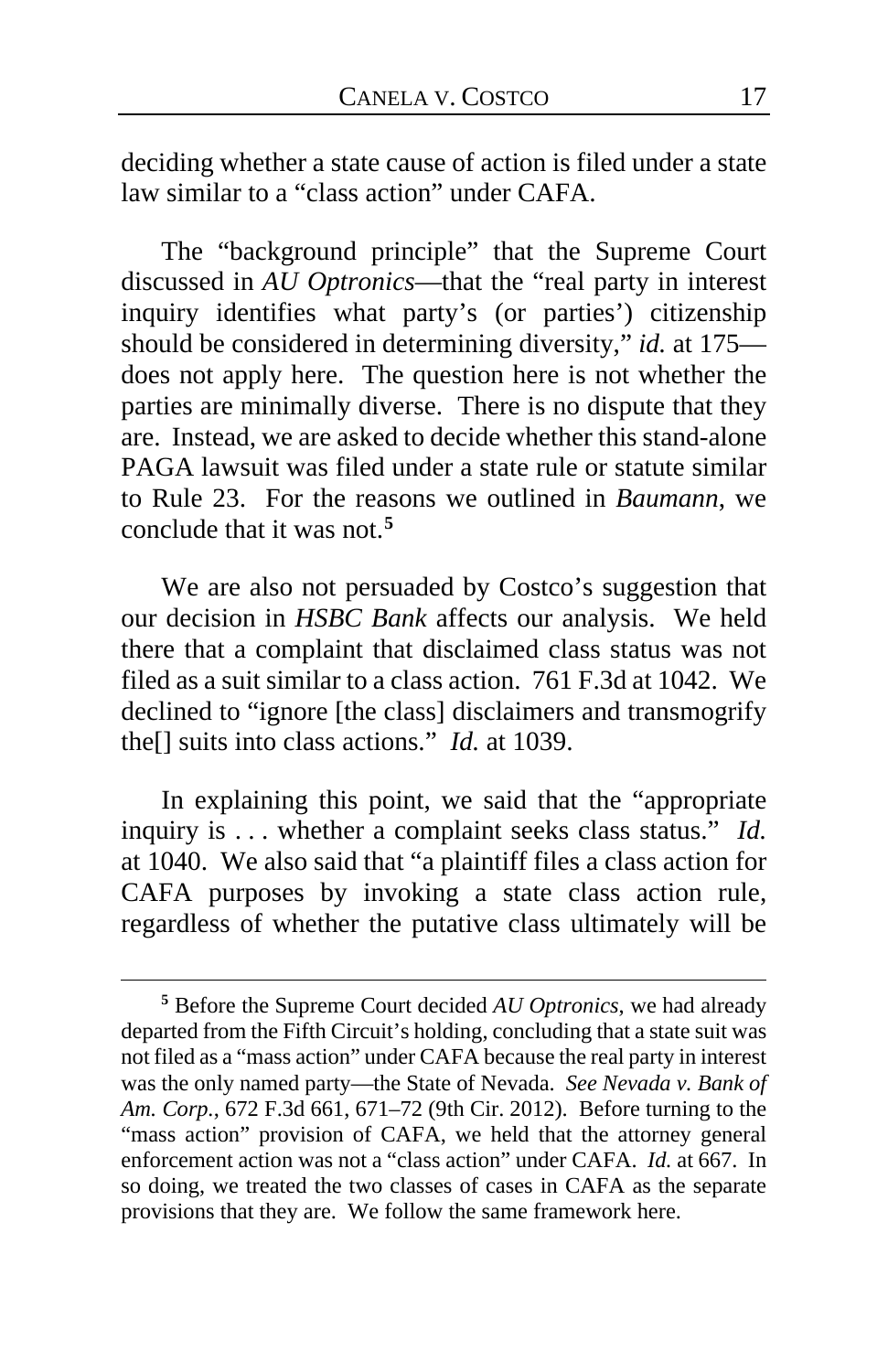certified." *Id.*, *quoting United Steel Workers Int'l Union v. Shell Oil Co.*, 602 F.3d 1087, 1091–92 (9th Cir. 2010)). Costco interprets this language to suggest that what matters is whether a plaintiff formally makes class allegations. We disagree.

It is clear that, in context, we meant to convey the point that a cause of action filed as and authorized as a class action under state law is a "class action" under CAFA, even if, after discovery or litigation of the class certification question, the cause of action might not be certifiable. Here, though, the question is whether a PAGA cause of action could have ever, as a matter of law and without any need for discovery into the facts, been filed as a class action. On the face of the Complaint, we hold that it could not have been.

The cases on which we relied in the course of making these observations confirm this reading. We cited *United Steel*, in which we discussed whether "post-filing developments . . . defeat jurisdiction if jurisdiction was properly invoked as of the time of filing," and not whether deficiencies with the complaint could do so. 602 F.3d at 1091–92. We also relied on the proposition in *Baumann* that because "the plaintiff's complaint was brought under PAGA, a statute not similar to Rule 23, *it was irrelevant that the action might later be converted to a class action if removed*." *HSBC Bank*, 761 F.3d at 1040, *quoting Baumann*, 747 F.3d at 1124 (emphasis added).

But our holding here is wholly consistent with the principle that "if jurisdiction exists at the time an action is commenced, such jurisdiction may not be divested by subsequent events." *Freeport-McMoRan, Inc. v. K N Energy, Inc.*, 498 U.S. 426, 428 (1991) (per curiam). We therefore reject Costco's argument to supplant our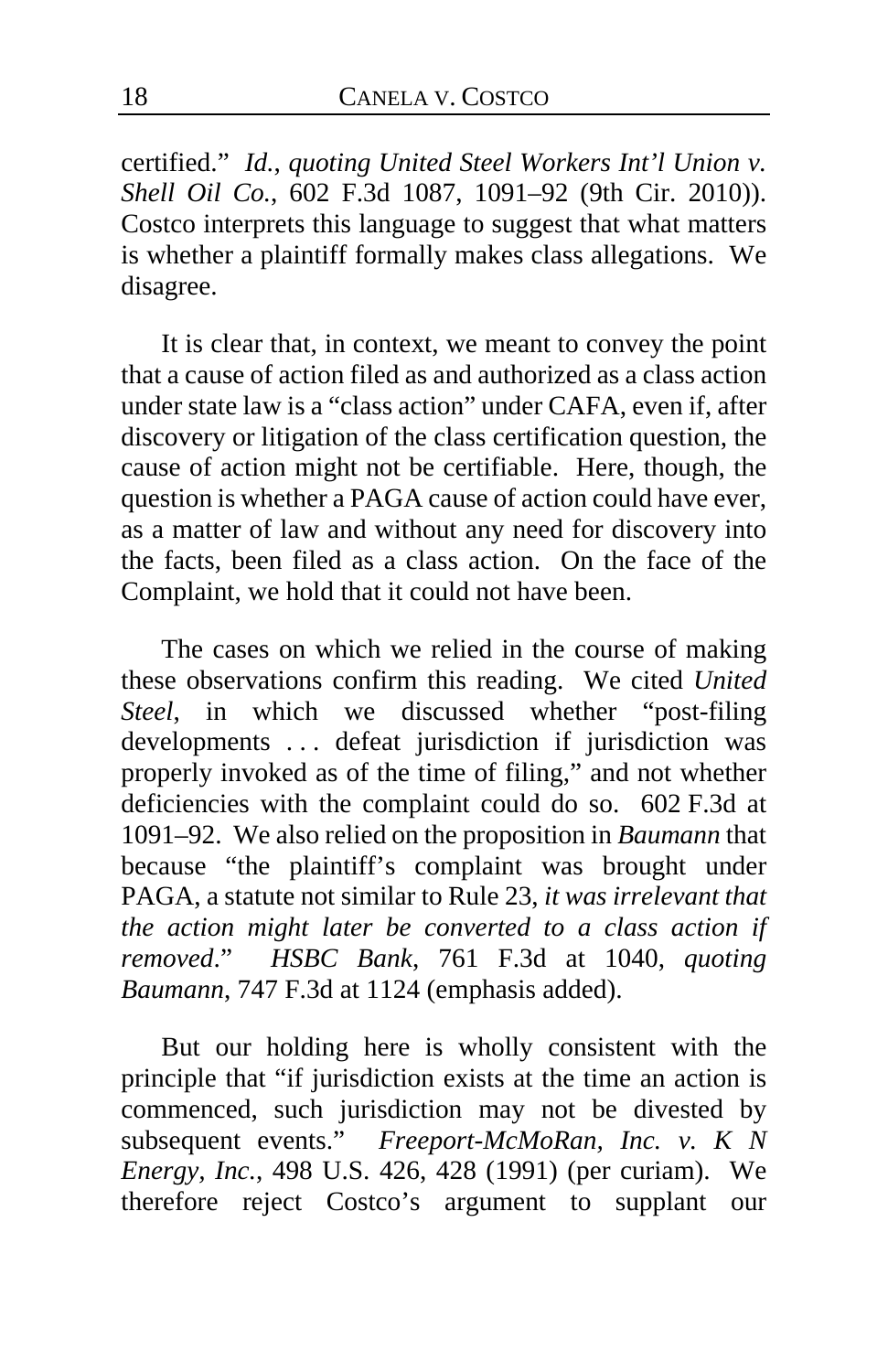substantive test with one that considers only the formal labels and allegations in a complaint.**[6](#page-18-0)**

Costco next argues that even if we were to consider the "substance and essentials" of Canela's PAGA claim, we ought to hold that there is CAFA jurisdiction because a PAGA cause of action *could* be brought as a class action in California. Costco relies on *Arias v. Superior Court*, in which the California Supreme Court suggested that PAGA causes of action could possibly be brought as class actions. *See* 209 P.3d at 930 n.5. We disagree.

The *Arias* footnote on which Costco relies is dicta. In *Arias*, which was decided soon after PAGA was enacted, the California Supreme Court held that a PAGA cause of action *need not* be brought as a class action. *Id.* at 930. In a footnote, the California Supreme Court said that PAGA actions "may be brought as class actions." *Id.* at 930 n.5.In support of this proposition, the California Supreme Court cited *Amaral v. Cintas Corp. No. 2*, 78 Cal. Rptr. 3d 572, 583–84 (Ct. App. 2008).However, *Amaral* had proceeded as a class action without the parties' or California's intermediate appellate court's addressing whether the PAGA claim could be brought as a class action. *Id.* In context, the *Arias* footnote was an observation that parties had been filing PAGA claims as class actions, rather than a pronouncement that PAGA claims could actually be brought as class actions.

<span id="page-18-0"></span>**<sup>6</sup>** The Sixth Circuit also recently rejected a purely formalistic inquiry in interpreting the class action provision of CAFA. *See Nessel ex rel. Mich. v. AmeriGas Partners, L.P.*, 954 F.3d 831, 837 (6th Cir. 2020).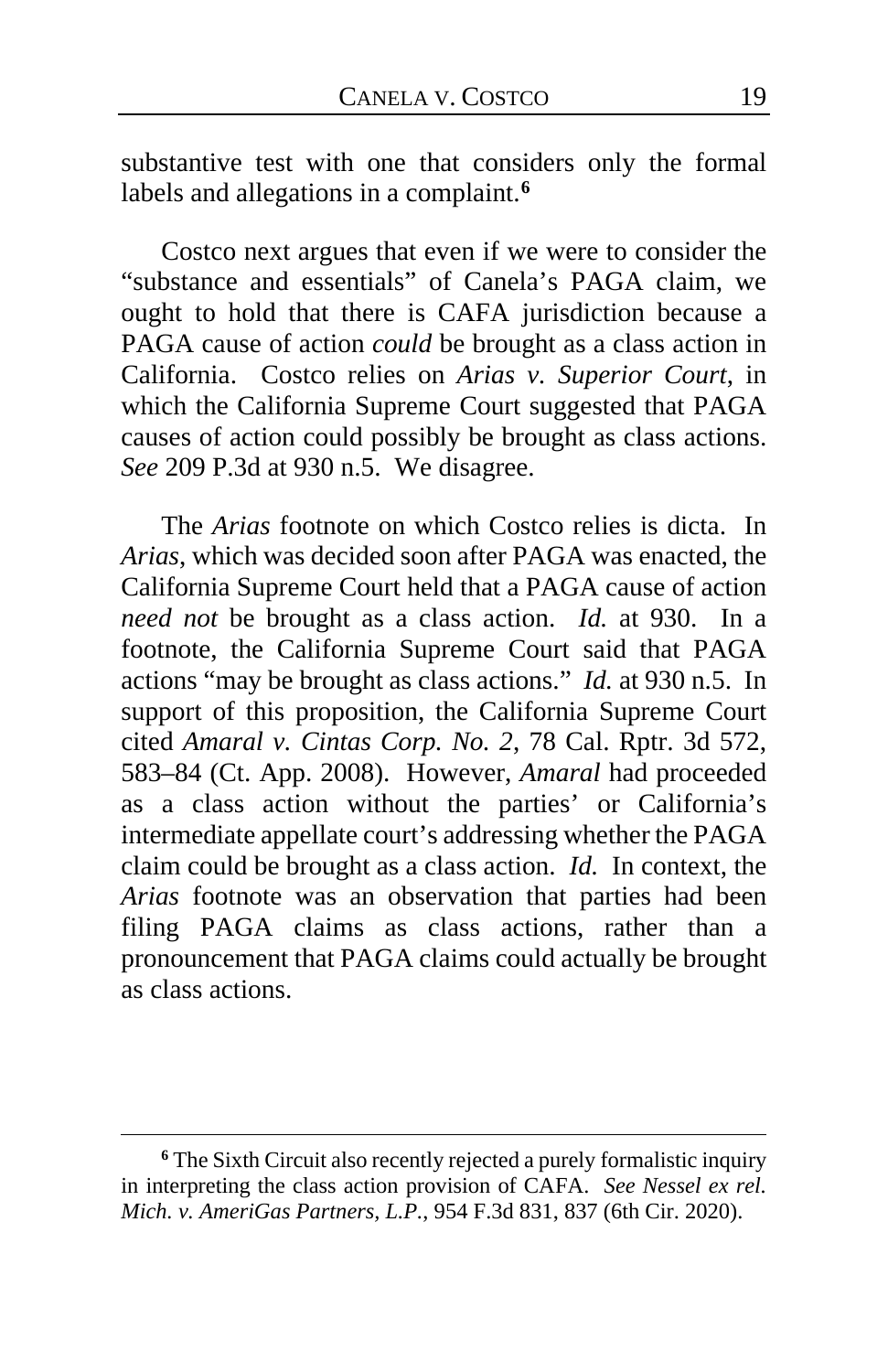But even if the footnote in *Arias* left open the question whether there is such a thing as a PAGA class action, the California Supreme Court has since definitively rejected that view. In *Kim v. Reins International California, Inc.*, 459 P.3d 1123 (Cal. 2020), the California Supreme Court addressed whether "aggrieved employees" lose standing to pursue a PAGA cause of action after settling their individual claims for Labor Code violations. *Id.* at 1126–27. *Kim* held that the settlement and dismissal of individual Labor Code claims did not strip an employee of standing to bring a PAGA claim as an authorized representative of the State of California. *See id.* In reaching this conclusion, *Kim* emphasized that a PAGA cause of action cannot be a class action. *Id.* at 1130.

Looking first at the statutory text, *Kim* observed that "PAGA standing is not inextricably linked to the plaintiff's own injury." *Id.* Examining the statutory purpose, *Kim* confirmed the point that "PAGA claims are different from conventional civil suits." *Id.*

Most significantly for our purposes, *Kim* then explained that a PAGA claim is different from a class action. Although a PAGA claim is "representative in nature," it "is not simply a collection of individual claims for relief, *and so is different from a class action*. The latter is a procedural device for aggregating claims 'when the parties are numerous, and it is impracticable to bring them all before the court.'" *Id.*, *quoting* Cal. Civ. Proc. Code § 382 (emphasis added). "In a class action, the 'representative plaintiff still possesses only a single claim for relief—the plaintiff's own.'" *Id.* (internal quotation marks and citation omitted). By contrast, "a representative action under PAGA is not a class action." *Id.* at 1131, *quoting Huff v. Securitas Sec. Servs. USA, Inc.*, 233 Cal. Rptr. 3d 502, 509 (Ct. App. 2018).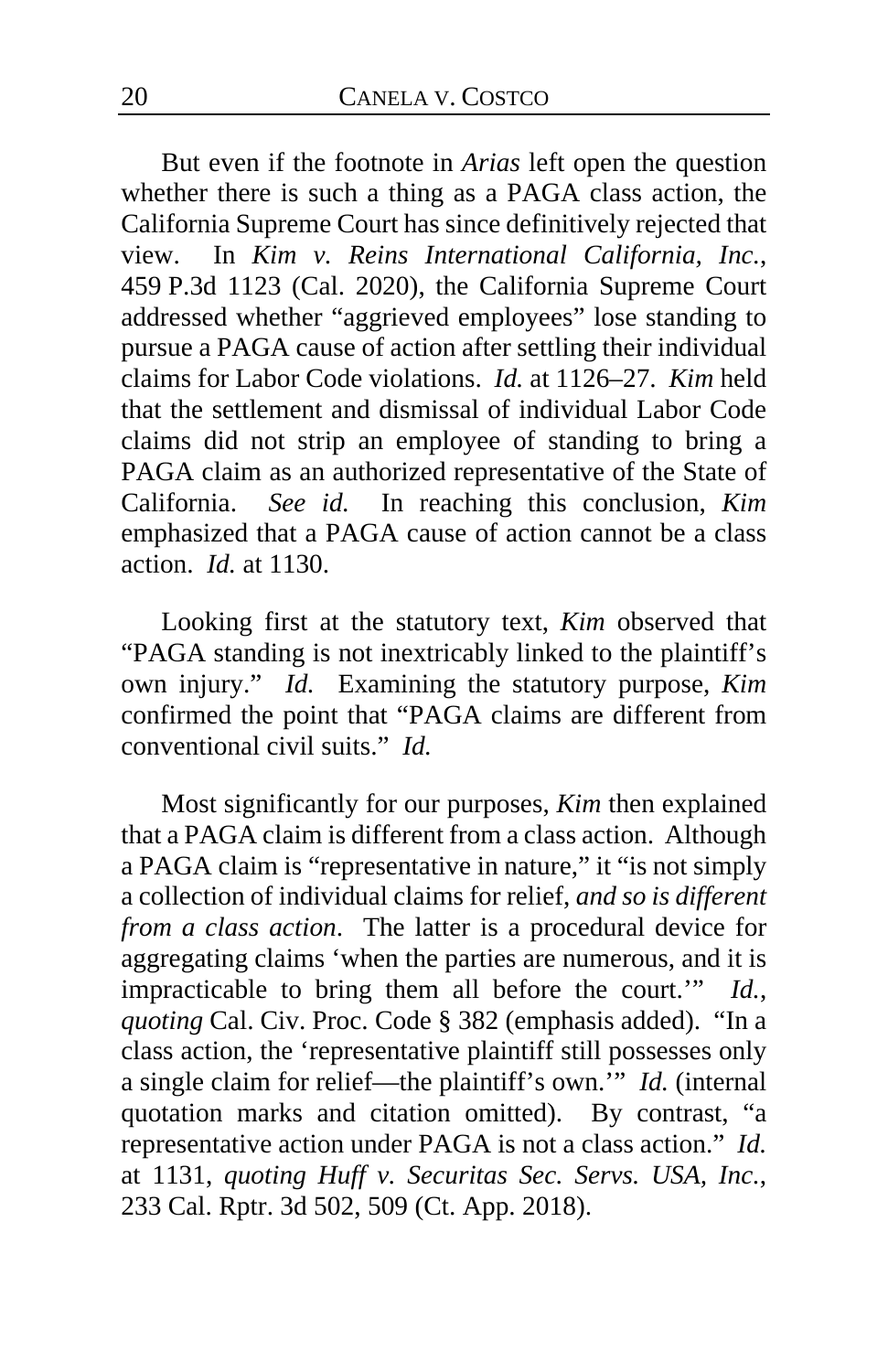*Kim* also analyzed the statutory context of stand-alone PAGA claims, acknowledging that "many PAGA actions consist of a single cause of action seeking civil penalties." *Id.* at 1132. *Kim* observed that "courts have rejected efforts to split PAGA claims into individual and representative components." *Id.* (citing cases). Thus, standing for "PAGAonly cases cannot be dependent on the maintenance of an individual claim because *individual relief has not been sought*." *Id.* (emphasis added).

*Kim* confirms that Canela, as an aggrieved employee, has no individual claim of her own and is not seeking individual relief. *See ZB, N.A. v. Superior Ct.*, 448 P.3d 239, 250 (Cal. 2019). Instead, Canela's PAGA suit is a type of *qui tam* action. As the only real party in interest, the State of California received notice from Canela, as was required by law, before she filed this suit. *See* Cal. Lab. Code. § 2699.3(a). If Canela's claim has merit, she will obtain a pro-rata share of the civil penalties as an incentive for bringing the suit as California's authorized representative. Finally, the essential attributes of a class action have no place in this stand-alone PAGA suit.

For these reasons, a PAGA claim cannot be brought as a "class action" under CAFA. CAFA jurisdiction was therefore lacking at the time of removal.

#### **IV.**

The district court lacked diversity jurisdiction under section 1332(a). The district court also lacked subject matter jurisdiction under CAFA because Canela's stand-alone PAGA lawsuit was not, and could not have been, filed under a state rule similar to a Rule 23 class action. The district